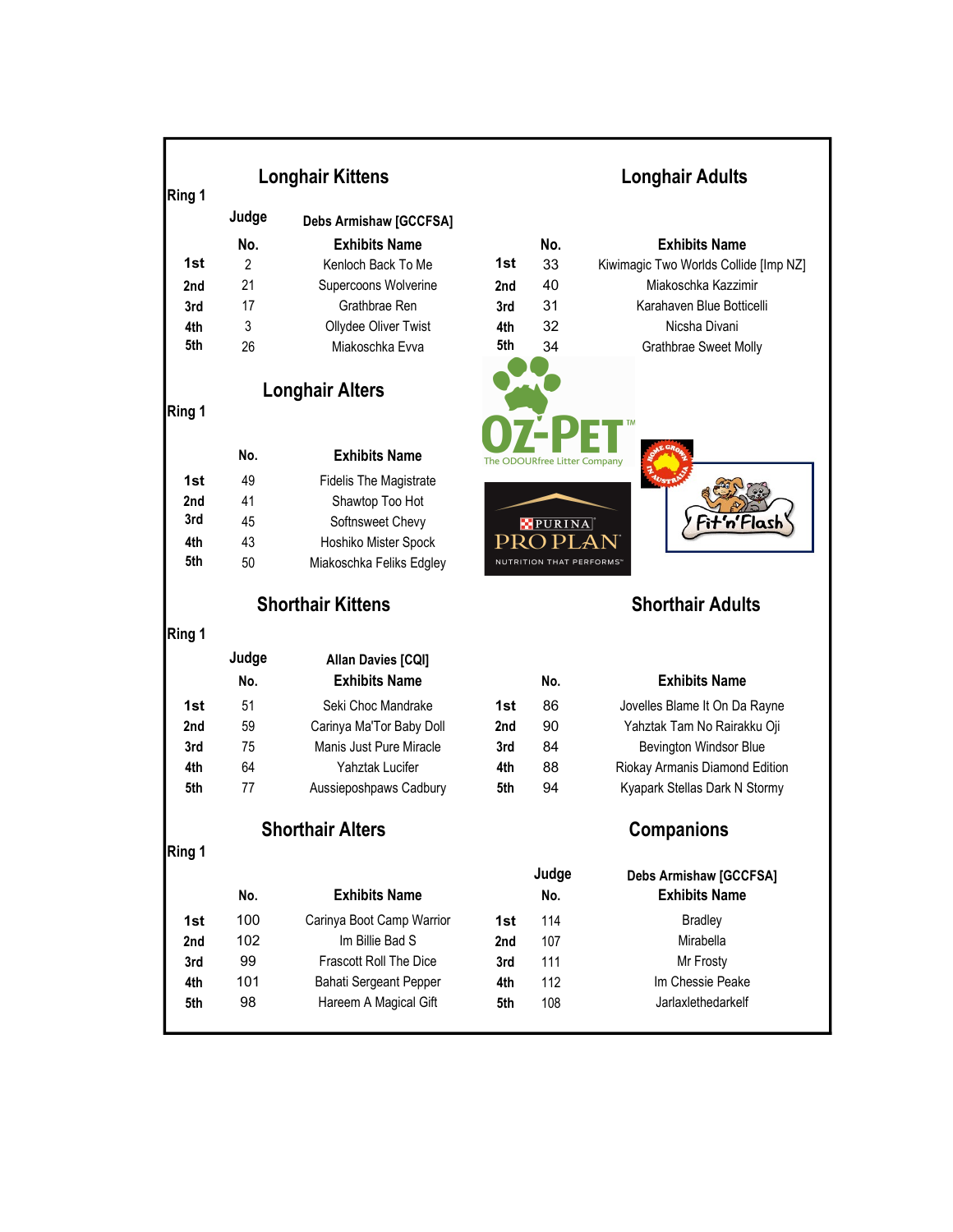|            |                         | <b>Longhair Kittens</b>        | <b>Longhair Adults</b> |                   |                                            |  |
|------------|-------------------------|--------------------------------|------------------------|-------------------|--------------------------------------------|--|
| Ring 2     |                         |                                |                        |                   |                                            |  |
|            | Judge                   | <b>Fiona Cooper [Cats NSW]</b> |                        |                   |                                            |  |
|            | No.                     | <b>Exhibits Name</b>           |                        | No.               | <b>Exhibits Name</b>                       |  |
| 1st        | 21                      | Supercoons Wolverine           | 1st                    | 31                | Karahaven Blue Botticelli                  |  |
| 2nd        | 4                       | Jipsiglenn One Night in Dubai  | 2nd                    | 34                | Grathbrae Sweet Molly                      |  |
| 3rd        | 24                      | Coonheart Magda                | 3rd                    | 38                | Rapscallion Mikey                          |  |
| 4th<br>5th | 3                       | Ollydee Oliver Twist           | 4th<br>5th             | 40                | Miakoschka Kazzimir                        |  |
|            | 1                       | Twomor Knight Ryder            |                        | 32                | Nicsha Divani                              |  |
| Ring 2     | <b>Longhair Alters</b>  |                                |                        |                   |                                            |  |
|            | No.                     | <b>Exhibits Name</b>           |                        |                   |                                            |  |
| 1st        | 49                      | <b>Fidelis The Magistrate</b>  |                        |                   | AUSTRALIAN MADE AND OWNED SINCE 1974       |  |
| 2nd        | 41                      | Shawtop Too Hot                |                        |                   |                                            |  |
| 3rd        | 45                      | Softnsweet Chevy               |                        |                   |                                            |  |
| 4th        | 50                      | Miakoschka Feliks Edgley       |                        |                   | Licki <b>Mat</b> ®                         |  |
| 5th        | 42                      | Shakandah Sienna Rose          |                        |                   |                                            |  |
|            |                         | <b>Shorthair Kittens</b>       |                        |                   | <b>Shorthair Adults</b>                    |  |
| Ring 2     |                         |                                |                        |                   |                                            |  |
|            | Judge                   | <b>Fiona Cooper [Cats NSW]</b> |                        |                   |                                            |  |
|            | No.                     | <b>Exhibits Name</b>           |                        | No.               | <b>Exhibits Name</b>                       |  |
| 1st        | 64                      | Yahztak Lucifer                | 1st                    | 88                | Riokay Armanis Diamond Edition             |  |
| 2nd        | 51                      | Seki Choc Mandrake             | 2nd                    | 84                | <b>Bevington Windsor Blue</b>              |  |
| 3rd        | 73                      | <b>Starseed Cosmic Amor</b>    | 3rd                    | 81                | Calian Just Nkosi                          |  |
| 4th        | 75                      | Manis Just Pure Miracle        | 4th                    | 93                | Lavish Templar's Rock N Roll               |  |
| 5th        | 77                      | Aussieposhpaws Cadbury         | 5th                    | 87                | <b>Bahati Chamber Of Secrets</b>           |  |
|            | <b>Shorthair Alters</b> |                                |                        | <b>Companions</b> |                                            |  |
| Ring 2     |                         |                                |                        |                   |                                            |  |
|            | No.                     | <b>Exhibits Name</b>           |                        | Judge<br>No.      | Le-Ann Smith [CQI]<br><b>Exhibits Name</b> |  |
|            |                         |                                |                        |                   |                                            |  |
| 1st        | 99                      | <b>Frascott Roll The Dice</b>  | 1st                    | 107               | Mirabella                                  |  |
| 2nd        | 100                     | Carinya Boot Camp Warrior      | 2nd                    | 111               | Mr Frosty                                  |  |
| 3rd        | 102                     | Im Billie Bad S                | 3rd                    | 113               | Cleopatra                                  |  |
| 4th        | 98                      | Hareem A Magical Gift          | 4th                    | 108               | Jarlaxlethedarkelf                         |  |
| 5th        | 105                     | Skiboots Boomerang             | 5th                    | 114               | <b>Bradley</b>                             |  |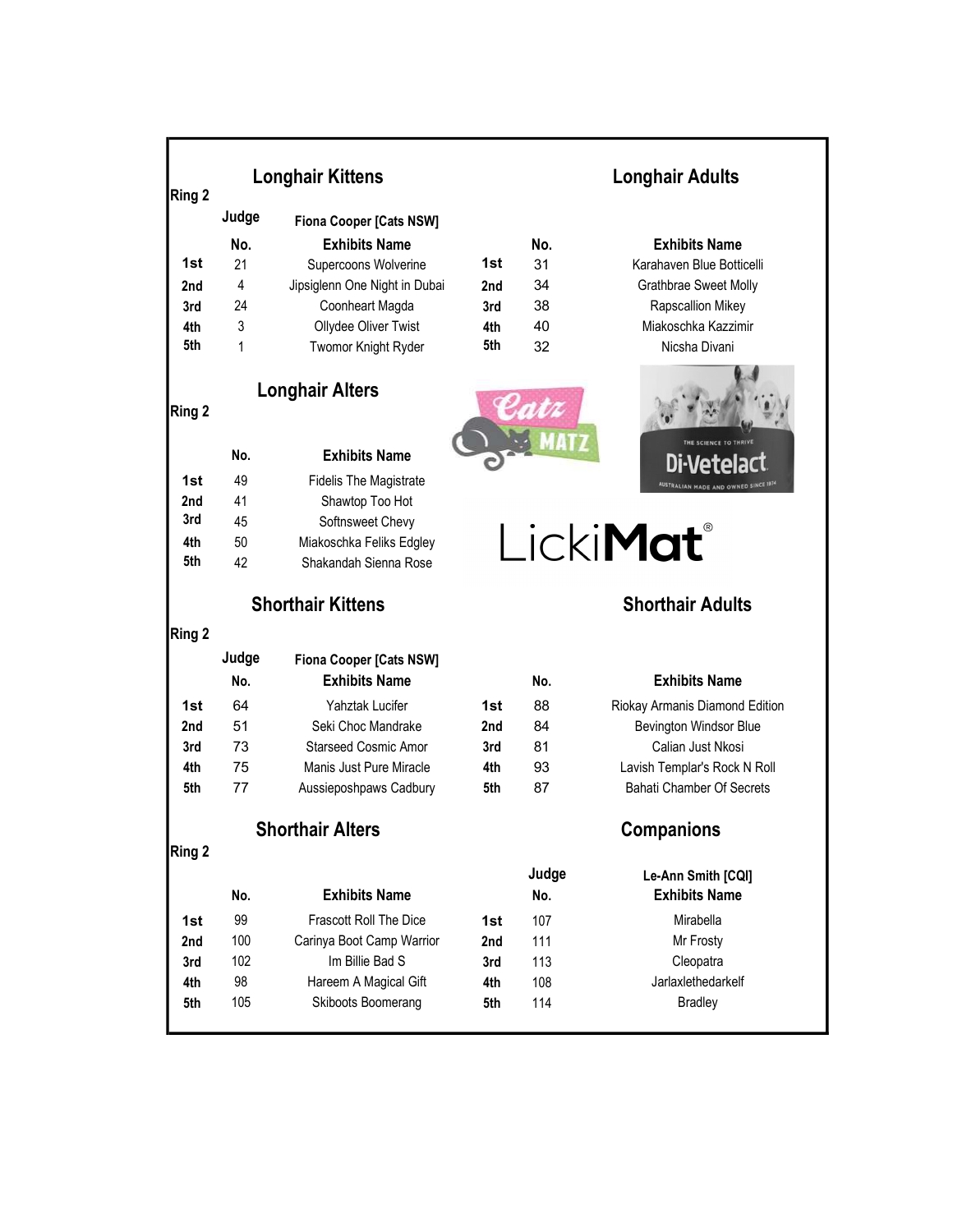|                 |          | <b>Longhair Kittens</b>                              |                      | <b>Longhair Adults</b> |                                                 |  |
|-----------------|----------|------------------------------------------------------|----------------------|------------------------|-------------------------------------------------|--|
| Ring 3          |          |                                                      |                      |                        |                                                 |  |
|                 | Judge    | Marg Sim [NSWCFA]                                    |                      |                        |                                                 |  |
|                 | No.      | <b>Exhibits Name</b>                                 |                      | No.                    | <b>Exhibits Name</b>                            |  |
| 1st             | 21       | Supercoons Wolverine                                 | 1st                  | 33                     | Kiwimagic Two Worlds Collide [Imp NZ]           |  |
| 2 <sub>nd</sub> | 17       | Grathbrae Ren                                        | 2nd                  | 34                     | Grathbrae Sweet Molly                           |  |
| 3rd             | 24       | Coonheart Magda                                      | 3rd                  | 40                     | Miakoschka Kazzimir                             |  |
| 4th             | 3        | Ollydee Oliver Twist                                 | 4th                  | 31                     | Karahaven Blue Botticelli                       |  |
| 5th             | 25       | Rapscallion Snuggle Pie                              | 5th                  | 38                     | Rapscallion Mikey                               |  |
|                 |          | <b>Longhair Alters</b>                               | <b>Langford Vets</b> |                        | <b>DK</b> University of                         |  |
| Ring 3          |          |                                                      |                      |                        |                                                 |  |
|                 |          |                                                      |                      |                        |                                                 |  |
|                 | No.      | <b>Exhibits Name</b>                                 |                      |                        |                                                 |  |
| 1st             | 45       | Softnsweet Chevy                                     |                      |                        | <b>Chemical</b>                                 |  |
| 2nd             | 43       | Hoshiko Mister Spock                                 |                      |                        |                                                 |  |
| 3rd             | 47       | Fidelis Back To The Future                           |                      |                        |                                                 |  |
| 4th             | 46       | <b>Fidelis Agent Gibbs</b>                           |                      |                        |                                                 |  |
| 5th             | 41       | Shawtop Too Hot                                      | tyle tury            |                        |                                                 |  |
|                 |          |                                                      |                      |                        |                                                 |  |
|                 |          | <b>Shorthair Kittens</b>                             |                      |                        | <b>Shorthair Adults</b>                         |  |
| Ring 3          |          |                                                      |                      | Tear Stain Remover     |                                                 |  |
|                 | Judge    | <b>Marg Sim [NSWCFA]</b>                             |                      |                        |                                                 |  |
|                 | No.      | <b>Exhibits Name</b>                                 |                      | No.                    | <b>Exhibits Name</b>                            |  |
|                 |          |                                                      |                      |                        |                                                 |  |
| 1st             | 54<br>73 | Jesseniah Oscarh Valorentti                          | 1st                  | 84<br>90               | <b>Bevington Windsor Blue</b>                   |  |
| 2nd<br>3rd      | 61       | <b>Starseed Cosmic Amor</b><br>Bahati Maison De Noir | 2nd                  | 89                     | Yahztak Tam No Rairakku Oji<br>Yahztak Tomio    |  |
| 4th             | 57       | Nareira Murray                                       | 3rd<br>4th           | 87                     | <b>Bahati Chamber Of Secrets</b>                |  |
| 5th             | 53       | Jesseniah Tenayah                                    | 5th                  | 95                     | Lavish Silva Dancer Of The Moor                 |  |
|                 |          |                                                      |                      |                        |                                                 |  |
|                 |          |                                                      |                      |                        | <b>Companions</b>                               |  |
| Ring 3          |          |                                                      |                      |                        |                                                 |  |
|                 | No.      | <b>Exhibits Name</b>                                 |                      | Judge<br>No.           | <b>Ben Dyett [FCCQ]</b><br><b>Exhibits Name</b> |  |
| 1st             | 100      | Carinya Boot Camp Warrior                            | 1st                  | 107                    | Mirabella                                       |  |
| 2nd             | 102      | Im Billie Bad S                                      | 2nd                  | 108                    | Jarlaxlethedarkelf                              |  |
| 3rd             | 103      | Furrkin Just Grin And Bare It                        | 3rd                  | 113                    | Cleopatra                                       |  |
| 4th             | 101      | Bahati Sergeant Pepper                               | 4th                  | 114                    | <b>Bradley</b>                                  |  |
| 5th             | 99       | Frascott Roll The Dice                               | 5th                  | 111                    | Mr Frosty                                       |  |